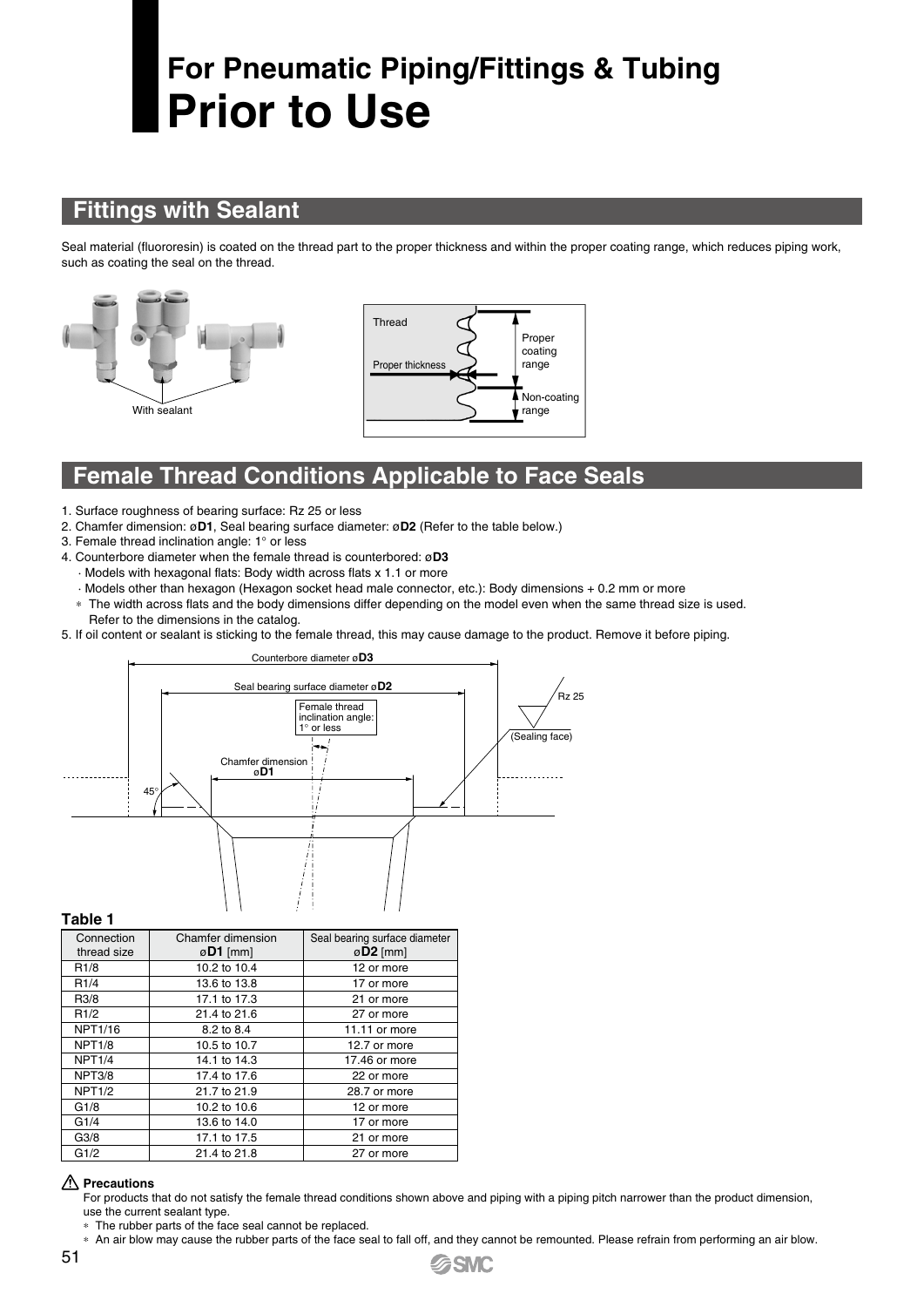

**Be sure to read this before handling products.**

### **Warning**

### **1. Confirm the specifications.**

Products represented in this catalog are designed only for use in compressed air systems (including vacuum). Do not operate at pressures, temperatures, etc., beyond the range of specifications, as this can cause damage or malfunction. (Refer to the specifications.)

Please contact SMC when using a fluid other than compressed air (including vacuum).

We do not guarantee against any damage if the product is used outside of the specification range.

- **2. Do not disassemble the product or make any modifications, including additional machining.** Doing so may cause human injury and/or an accident.
- **3. Check if PTFE can be used in the application.** PTFE powder (Polytetrafluoroethylene resin) is included in the sealant. Confirm that the use of it will not cause any adverse effect on the system.
- **4. When operating at a high temperature, the fittings and tubing will also become very hot.**

Touching the product may result in burns, so be sure to take safety measures before coming into direct contact with the product.

# **Caution**

- **1. Keep the connection part of fittings and tubing from rotating or oscillating movement. Use rotary One-touch fittings (KS or KX series) in these cases.** The fittings may be damaged if they are used in the above manner.
- **2. The tubing bending radius in the vicinity of the fitting should be at least the minimum bending radius of the tubing.**

If the bending radius is less than the minimum value, fittings may be damaged, and tubing may crack or be crushed. The minimum bending radius of the FR soft nylon tubing (TRS series), FR double layer tubing (TRB series), antistatic soft nylon tubing (TAS series), polyolefin tubing (TPH series), and soft polyolefin tubing (TPS series) is measured as following in accordance with JIS B 8381.

The tubing deformation ratio at the minimum bending radius is obtained through the following formula, based on tubing diameter and mandrel diameter by winding the same radius mandrel tube.



### Here, η : Deformation ratio [%] Mandrel

- d : Tubing diameter [mm]
	- L : Measured length [mm] D : Mandrel diameter [mm]
	- (Twice against the minimum bending radius) Test temperature: 20 ±5°C Relative humidity: 65 ±5%



**Tube deformation ratio at the** 

- **3. Do not use fluids other than those listed on the specifications.** Applicable fluids are air and water. Please consult with SMC if using other fluids.
- **4. When used with liquid fluid, the fittings or tubing may be damaged depending on the surge pressure.**

### **Design / Selection Design / Selection**

### **Caution**

**5. Depending on the storage or operating environment and the period of storage or use, the surface of the brass (C3604) may blacken. If the discoloration of the brass is a problem, we recommend selecting electroless nickel-plated brass instead.**

Example) KQ2H06-01 NS

**6. The dimensions shown in the dimension drawings are merely reference dimensions. The actual dimensions will vary depending on the tolerance. Be sure to provide sufficient clearance around the fitting for piping. Please contact SMC if you are planning to mount the product in a narrow space.**

### **Mounting / Piping**

# **Warning**

#### **1. Operation manual**

Install the products and operate them only after reading the operation manual carefully and understanding its contents. Also, keep the manual where it can be referred to as necessary.

- **2. Maintenance space** Allow sufficient space for maintenance and inspection.
- **3. Adhere to the thread tightening method.** Refer to the "Connection Thread Tightening Method" when mounting the product.
- **4. There may be cases in which the tubing detaches from the fitting and thrashes around uncontrollably due to tubing degradation or fitting breakage.**

To prevent the situation from becoming uncontrollable, fit the tubing with a protective cover or secure it in place.

# **A**Caution

### **1. Preparation before piping**

Before piping is connected, it should be thoroughly blown out with air (flushing) or washed to remove chips, cutting oil, and other debris from inside the pipe.

**2. Winding of sealant tape**

When screwing together pipes, fittings, etc., be certain that chips from the pipe threads and sealant do not get inside the pipe. Also, if sealant tape is used, leave approx. 1 thread ridge exposed at the end of the threads.



- **3. Check the model, type, and size before installation. Also, confirm that there are no scratches, gouges, or cracks on the product.**
- **4. When connecting the tubing, take pressure and possible changes to the tubing length into account, and allow a sufficient margin.**

Failure to do so may result in fitting breakage or the detachment of the tubing. Refer to the recommended piping conditions.

**5. Do not apply unnecessary forces, such as twisting, pulling, moment loads, vibration, impact, etc., on fittings or tubing.**

This will cause damage to fittings and will crush, burst, or release tubing.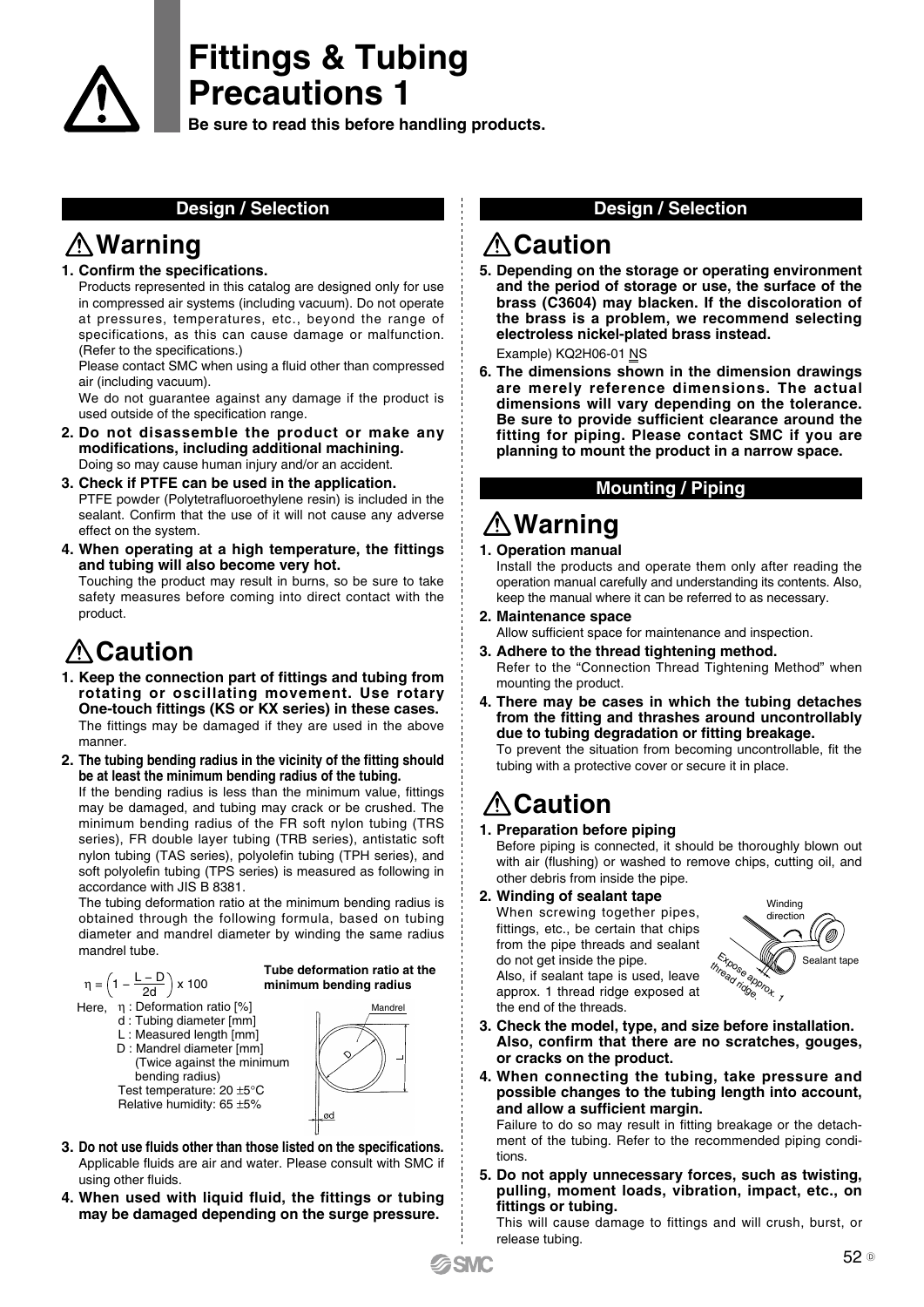

**Be sure to read this before handling products.**

### **Mounting / Piping**

# **ACaution**

 $\ddot{ }$ 

- **6. Tubing, with the exception of coiled tubing, requires stationary installation. Do not use standard tubing (noncoiled) in applications where tubing is required to travel inside the flexible protection tube. Tubing that travels may sustain abrasion, extension, or severance due to tensile force. The removal of tubing from the fitting may also occur. Use caution prior to use in an application.**
- **7. To install the fitting, screw the fitting into the hexagonal face of the body, and tighten with a suitable wrench.**

Affix the wrench at the base of the thread. If the size of the hexagonal face and wrench do not match, or tightening takes place near the tube side, it may cause the collapse or deformation of the hexagonal face, or damage to the equipment. After installing, confirm that there is no damage to the fitting, etc.

#### **8. Interference in oval type release buttons**

The following models cannot be used if a box wrench or socket wrench is used.

|                                                      | <b>KQ2 Series</b>   |                      |                      |                           |  |
|------------------------------------------------------|---------------------|----------------------|----------------------|---------------------------|--|
|                                                      | Model               | Applicable<br>tubing | Connection<br>thread | Part number               |  |
|                                                      |                     | ø3.2                 | M3 x 0.5             | KQ2H23-M3G1               |  |
|                                                      |                     | ø3.2                 | M5 x 0.8             | KQ2H23-M5□1               |  |
|                                                      |                     | ø4                   | M3 x 0.5             | KQ2H04-M3G1               |  |
|                                                      |                     | ø4                   | M5 x 0.8             | KQ2H04-M5□1               |  |
|                                                      |                     | ø4                   | M6 x 1.0             | KQ2H04-M6□1               |  |
|                                                      |                     | ø6                   | M5 x 0.8             | KQ2H06-M5□1               |  |
|                                                      |                     | ø6                   | M6 x 1.0             | KQ2H06-M6⊟1               |  |
|                                                      | Male<br>connector   | ø6                   | R <sub>1/8</sub>     | KQ2H06-01□S1              |  |
|                                                      |                     | $\varnothing$ 1/8    | 10-32UNF             | KQ2H01-32□1               |  |
|                                                      |                     | ø5/32                | 10-32UNF             | KQ2H03-32□1               |  |
|                                                      |                     | ø3/16                | 10-32UNF             | KQ2H05-32□1               |  |
|                                                      |                     | ø5/32                | NPT1/16              | KQ2H03-33 <sup>\</sup> S1 |  |
|                                                      |                     | $\varnothing$ 1/8    | M5 x 0.8             | KQ2H01-M5□1               |  |
|                                                      |                     | ø3/16                | M5 x 0.8             | KQ2H05-M5□1               |  |
|                                                      |                     | ø3/16                | R <sub>1/8</sub>     | KQ2H05-01□S1              |  |
|                                                      |                     | ø4                   | $M3 \times 0.5$      | KQ2F04-M3 <sup>∩</sup> 1  |  |
|                                                      |                     | ø4                   | M5 x 0.8             | KQ2F04-M5□1               |  |
|                                                      |                     | ø6                   | M5 x 0.8             | KQ2F06-M5□1               |  |
|                                                      | Female<br>connector | $\varnothing$ 1/8    | 10-32UNF             | KQ2F01-32□1               |  |
|                                                      |                     | ø5/32                | 10-32UNF             | KQ2F03-32⊡1               |  |
|                                                      |                     | $\varnothing$ 1/8    | M3 x 0.5             | KQ2F23-M3 <sup>-1</sup>   |  |
|                                                      |                     | $\varnothing$ 1/8    | M5 x 0.8             | KQ2F23-M5□1               |  |
| □: A (Brass). N (Brass + Electroless nickel plating) |                     |                      |                      |                           |  |

### **KQ2-G Stainless Steel Series**

|  | Model             | tubing | Applicable   Connection<br>thread | Part number  |  |  |
|--|-------------------|--------|-----------------------------------|--------------|--|--|
|  | Male<br>connector | ø4     | M5 x 0.8                          | KO2H04-M5G1  |  |  |
|  |                   | ø6     | M <sub>5</sub> x 0.8              | KQ2H06-M5G1  |  |  |
|  |                   | ø6     | R <sub>1/8</sub>                  | KQ2H06-01GS1 |  |  |

**9. When tightening the hexagon socket head male connector, use a suitable hexagon wrench, and connect the piping carefully so as not to deform or damage the inside of the connector. If the inside of the connector is deformed or damaged, the falling out of tubes and other problems may occur.**

### **Air Supply**

# **Warning**

#### **1. Type of fluids**

Please consult with SMC when using the product in applications other than compressed air.

Regarding products for general fluids, please contact SMC concerning applicable fluids.

#### **2. When there is a large amount of drainage**

Compressed air containing a large amount of drainage can cause the malfunction of pneumatic equipment. An air dryer or water separator should be installed upstream from filters.

#### **3. Drain flushing**

If condensation in the drain bowl is not emptied on a regular basis, the bowl will overflow and allow the condensation to enter the compressed air lines. This causes the malfunction of pneumatic equipment.

If the drain bowl is difficult to check and remove, the installation of a drain bowl with an auto drain option is recommended.

For compressed air quality, refer to the Best Pneumatics No. 6 catalog.

#### **4. Use clean air.**

Do not use compressed air that contains chemicals, synthetic oils that include organic solvents, salt, corrosive gases, etc., as it can cause damage or malfunction.

### **Caution**

#### **1. Install an air filter.**

Install an air filter on the upstream side of the valve. Select an air filter with a filtration size of 5  $\mu$ m or smaller.

- **2. Install an aftercooler, air dryer, water separator, etc.** Compressed air containing a large amount of drainage can cause the malfunction of pneumatic equipment. Therefore, take appropriate measures to ensure air quality, such as by providing an aftercooler, air dryer, or water separator.
- **3. Ensure that the fluid and ambient temperatures are within the specified range.**

If the fluid temperature is  $5^{\circ}$ C or less, the moisture in the circuit could freeze, causing damage to the seals or equipment malfunction. Therefore, take appropriate measures to prevent freezing.

For compressed air quality, refer to the Best Pneumatics No. 6 catalog.

### **Operating Environment**

# **Warning**

**1. Do not use in an atmosphere where corrosive gases, chemicals, sea water, water, or water steam are present. Do not use in cases where there is direct contact with any of the above.**

Refer to each construction drawing for information on the materials of fittings and tubing.

- **2. Do not expose the product to direct sunlight for an extended period of time.**
- **3. Do not use in a place subject to heavy vibration and/or impact.**
- **4. Do not mount the product in locations where it is exposed to radiant heat.**
- **5. Do not use ordinary fittings and tubing in locations where static electricity would be problematic.** This may result in system failure or other problems. In such places, the use of antistatic fittings (KA series) and antistatic tubing (TA series) is recommended.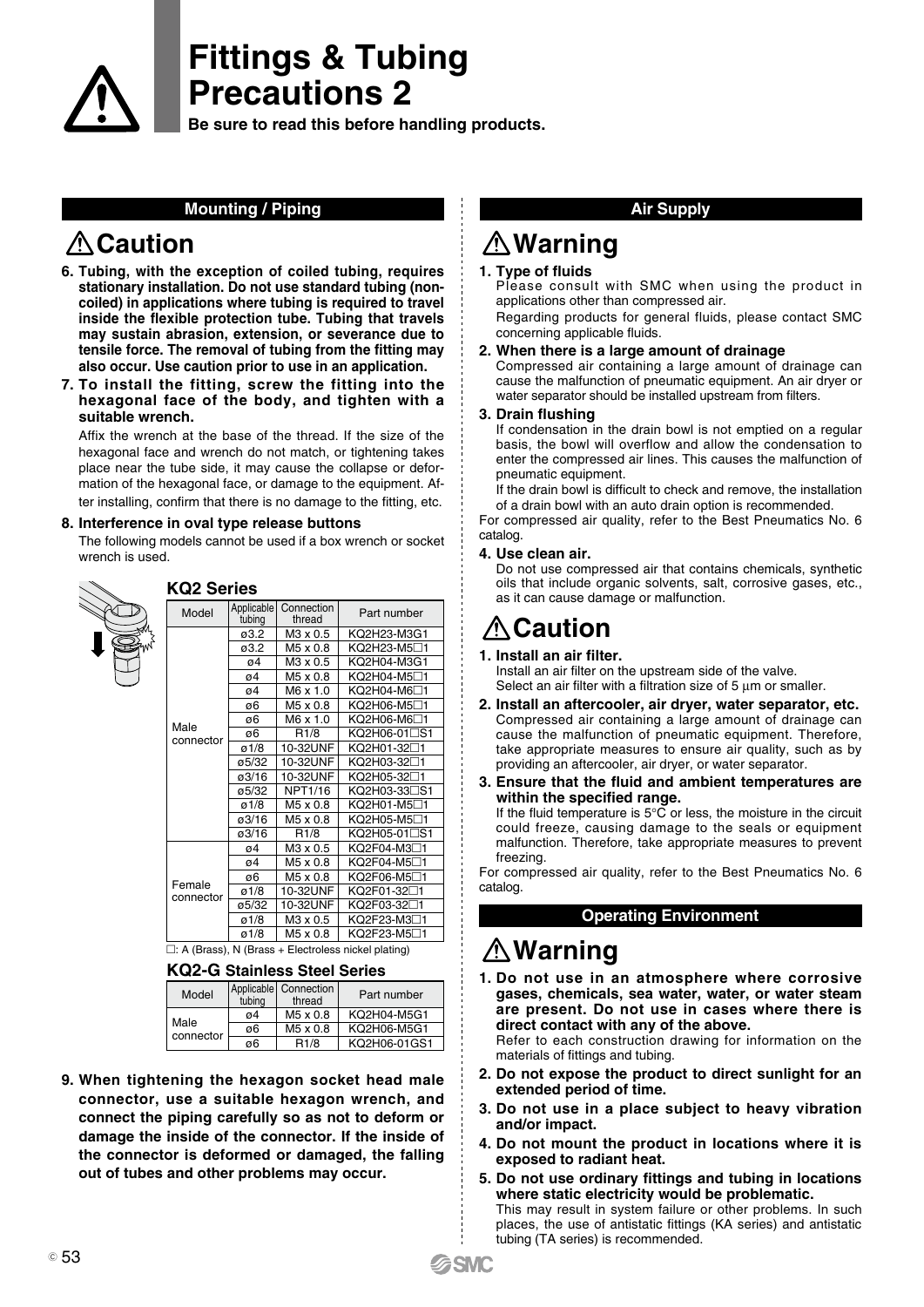

**Be sure to read this before handling products.**

#### **Operating Environment**

### **Warning**

**6. Do not use ordinary fittings and tubing in locations where spatter is generated.**

Spattering may result in a fire hazard. In such places, the use of flame resistant fittings (KR/KRM series) and flame resistant tubing (TRS/TRB/TRBU/TRTU series) is recommended.

**7. Do not use in an environment where the product is directly exposed to cutting oil, lubricant, coolant oil, etc.**

Please contact SMC if using in an environment exposed to cutting oil, lubricant, coolant oil, etc.

**8. Take caution when nylon tubing and soft nylon tubing are used in a clean room.**

The antioxidant on the surface of the tubing may come off, thereby lowering the cleanliness level.

**9. Do not use in environments where foreign matter may stick to the product or get mixed in the product's interior.**

This may cause leakage or the disconnection of the tubing.

### **Maintenance**

### **Warning**

- **1. Perform maintenance and inspections according to the procedures indicated in the operation manual.** If handled improperly, malfunction or damage of machinery and equipment may occur.
- **2. Maintenance work**

If handled improperly, compressed air can be dangerous. The assembly, handling, repair, and element replacement of pneumatic systems should be performed by a knowledgeable and experienced person.

#### **3. Drain flushing**

Remove drainage from air filters regularly.

**4. Removal of equipment and supply/exhaust of compressed air**

Before components are removed, first confirm that measures are in place to prevent workpieces from dropping, run-away equipment, etc. Then, cut off the supply pressure and electric power, and exhaust all compressed air from the system using the residual pressure release function.

When the equipment is restarted, proceed with caution after confirming that appropriate measures are in place to prevent sudden movement.

# **Caution**

- **1. Be certain to wear safety glasses at all times during periodical inspections.**
- **2. Replace fittings or tubing having the following problems.**
	- 1) Cracks, gouges, wearing, corrosion
	- 2) Air leakage
	- 3) Twists or crushing of tubing
	- 4) Hardening, deterioration, softening of tubing
- **3. When replacing tubes or fittings, do not try to mend or repair and then reuse them.**

### **One-touch Fittings**

**Mounting / Piping**

# **Caution**

- **1. Installation and removal of tubing for One-touch fittings 1) Installation of tubing**
	- (1) Cut the tubing perpendicularly, being careful not to damage the outside surface. Use an SMC tube cutter TK-1, 2, 3, 5, or 6. Do not cut the tubing with pliers, nippers, scissors, etc., otherwise the tubing will be deformed and problems may result.
	- (2) The outside diameter of the polyurethane tubing swells when internal pressure is applied to it. Therefore, it may be impossible to re-insert the tubing into the One-touch fitting. Check the tubing outside diameter, and when the accuracy of the outside diameter is +0.07 mm or larger for ø2, +0.15 mm or larger for other sizes, re-insert it into the One-touch fitting without cutting the tubing. When the tubing is reinserted into the One-touch fitting, confirm that the tubing goes through the release button smoothly.
	- (3) Grasp the tubing, and slowly push it straight (0 to 5°) into the One-touch fitting until it comes to a stop.
	- (4) Pull the tubing back gently to make sure it has a positive seal. Insufficient installation may cause air to leak or the tubing to release.

As a guide for checking if the tubing is pulled out or not, refer to the following table.

| Tubing size      | Tensile force of tubing [N] |
|------------------|-----------------------------|
| ø2, 3.2, 1/8"    |                             |
| ø4, 5/32", 3/16" | я                           |
| ø6, 1/4"         | 12                          |
| ø8, 5/16"        | 20                          |
| ø10, 3/8"        | 30                          |
| ø12, 1/2"        | 35                          |
| ø16              |                             |

#### **2) Removal of tubing**

- (1) Push the release button flange evenly and sufficiently to release the tube. Do not push in the tubing before pressing the release button.
- (2) Pull out the tubing while keeping the release button depressed. If the release button is not held down sufficiently, the tubing cannot be withdrawn.
- (3) To reuse the tubing, remove the previously lodged portion of the tubing. If the lodged portion is left on without being removed, it may result in air leakage and make the removal of the tubing difficult.

#### **2. Connecting products with metal rods**

Products with metal rods (KC series, previous KQ series, KN series, KM series, etc.) cannot be connected to KQ2 series One-touch fittings. If connected, the metal rod cannot be retained by the chuck of the One-touch fitting, and products with metal rods may project during pressurization, causing serious personal injury or accident.

Even when products with metal rods can be connected to other One-touch fittings, do not use any tube, resin plug, or reducer after connection. This may cause releasing.

For details about One-touch fittings that can connect to products with metal rods, contact SMC.

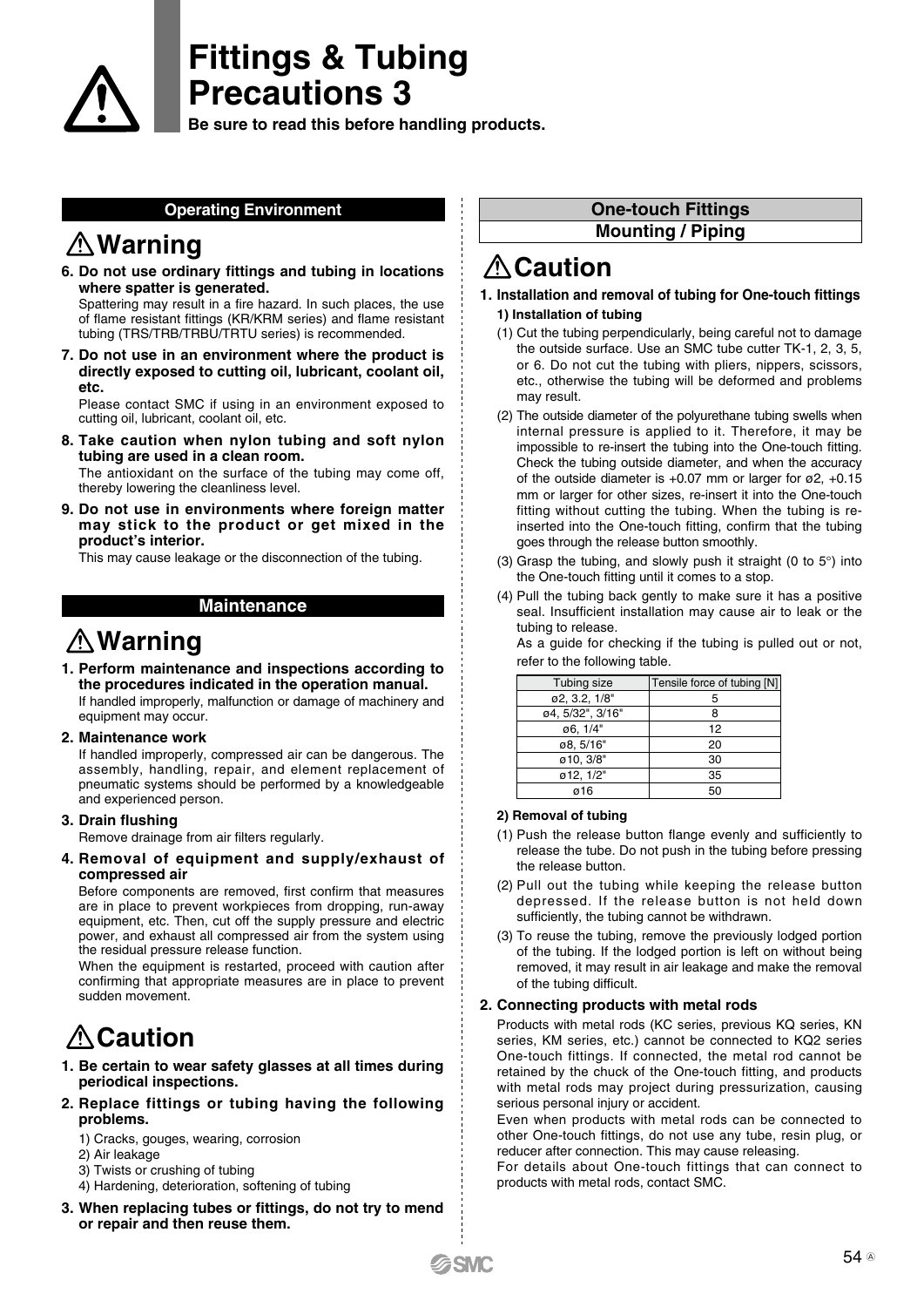

**Be sure to read this before handling products.**

### **Connection Thread Tightening Method**

#### **1. Connection thread: M3**

First, tighten by hand, then use a suitable wrench or hexagon wrench to tighten the hexagonal portion of the body or the hexagon socket portion an additional 1/4 turn.

The reference value for the tightening torque is 0.4 to 0.5 N·m. **2. Connection thread: M5 and 10-32UNF**

First, tighten by hand, then use a suitable wrench or hexagon wrench to tighten the hexagonal portion of the body or the hexagon socket portion an additional 1/6 to 1/4 turn.

The reference value for the tightening torque is 1 to 1.5 N·m.

#### **3. Connection thread: M6**

First, tighten by hand, then use a suitable wrench or hexagon wrench to tighten the hexagonal portion of the body or the hexagon socket portion an additional 1/6 to 1/4 turn.

\* Excessive tightening may damage the thread portion or deform the gasket and cause air leakage.

Insufficient tightening may loosen the threads or cause air leakage.

### **4. Fittings with sealant: R, NPT**

1) First, tighten the fitting by hand, then use a suitable wrench or hexagon wrench to tighten the hexagonal portion of the body or the hexagon socket portion a further 2 or 3 turns. To find the appropriate tightening torque, see the table below.

| Connection thread size<br>(R, NPT) | <b>Tightening torque</b><br>[N·m] |
|------------------------------------|-----------------------------------|
| 1/16, 1/8                          | 3 to 5                            |
| 1/4                                | 8 to 12                           |
| 3/8                                | 15 to 20                          |
| 1/2                                | 20 to 25                          |

- 2) If the fitting is tightened with excessive torque, a large amount of sealant will seep out. Remove the excess sealant.
- 3) Insufficient tightening may cause seal failure or loosen the threads.

4) For reuse

- (1) Normally, fittings with a sealant can be reused up to 2 to 3 times.
- (2) To prevent air leakage through the sealant, remove any loose sealant stuck to the fitting by blowing air over the threaded portion.
- (3) If the sealant no longer provides effective sealing, wind sealant tape over the sealant before reusing. Do not use any form other than the tape type of sealant.
- (4) Once the fitting has been tightened, backing it out to its original position often causes the sealant to become defective. Air leakage will occur.

#### **5. Face seal fittings: R, NPT, G**

1) Tighten fittings with sealant using the proper tightening torques in the table below.

| Connection thread size<br>(R, NPT, G) | Proper tightening torque<br>[N·m] |
|---------------------------------------|-----------------------------------|
| 1/16, 1/8                             | 3 to 5                            |
| 1/4                                   | 8 to 12                           |
| 3/8                                   | 15 to 20                          |
| 1/2                                   | 20 to 25                          |

2) Insufficient tightening may cause seal failure or loosen the threads.

#### 3) For reuse

- (1) Normally, fittings with a sealant can be reused up to 6 to 10 times.
- (2) The seal ring cannot be replaced.

#### **6. Uni thread fittings**

1) First, tighten the threaded portion by hand, then use a suitable wrench or hexagon wrench to tighten the hexagonal portion of the body or the hexagon socket portion further at the appropriate wrench tightening angle shown below. For the reference value for the tightening torque, refer to the table below.

#### **Connection Female Thread: Rc, NPT, NPTF**

| Uni thread size | Wrench tightening angle<br>after hand-tightening<br>[deg] | Tightening torque<br>[N·m] |
|-----------------|-----------------------------------------------------------|----------------------------|
| 1/8             | 30 to 60                                                  | 3 to 5                     |
| 1/4             | 30 to 60                                                  | 8 to 12                    |
| 3/8             | 15 to 45                                                  | 14 to 16                   |
| 1/2             | 15 to 30                                                  | 20 to 22                   |

### **Connection Female Thread: G**

| Uni thread size | Wrench tightening angle<br>after hand-tightening<br>[deg] | Tightening torque<br>[N·m] |
|-----------------|-----------------------------------------------------------|----------------------------|
| 1/8             | 30 to 45                                                  | 3 to 4                     |
| 1/4             | 15 to 30                                                  | 4 to 5                     |
| 3/8             | 15 to 30                                                  | 8 to 9                     |
| 1/2             | 15 to 30                                                  | 14 to 15                   |

2) The gasket can be reused up to 6 to 10 times. It can be replaced easily when it has sustained damage. A broken gasket can be removed by holding it and then turning it in the same direction as loosening the thread. If the gasket is difficult to remove, cut it with nippers, etc. In such a case, use caution not to scratch the seat face because the seat face of the fitting's 45° gasket is the sealing face.

### **Chamfer Dimensions for Female Threads**

### **Caution**

#### **1. Chamfer dimensions for female connection threads M3, M5, 10-32UNF**

In compliance with ISO 16030 Standards (air pressure fluid dynamics – connection – ports and stud ends), the chamfer dimensions shown below are recommended. By chamfering as shown in the following table, machining of threads is easier and effective for burr prevention.



| Connection<br>thread size | Chamfer dimension $\varnothing$ D<br>(Recommended value)<br>[mm] |
|---------------------------|------------------------------------------------------------------|
| MЗ                        | $3.1 \text{ to } 3.4$                                            |
| M5                        | 5.1 to 5.4                                                       |
| 10-32UNF                  | 5.0 to 5.3                                                       |
|                           |                                                                  |

#### **2. Chamfer dimensions of R and NPT threads with sealant, and Uni threads**



| Connection  | Chamfer dimension $\emptyset$ (Recommended value) |              |              |  |
|-------------|---------------------------------------------------|--------------|--------------|--|
| thread size | G                                                 | <b>Rc</b>    |              |  |
| 1/16        |                                                   |              | 8.2 to 8.4   |  |
| 1/8         | 10.2 to 10.6                                      | 10.2 to 10.4 | 10.5 to 10.7 |  |
| 1/4         | 13.6 to 14.0                                      | 13.6 to 13.8 | 14.1 to 14.3 |  |
| 3/8         | 17.1 to 17.5                                      | 17.1 to 17.3 | 17.4 to 17.6 |  |
| 1/2         | 21.4 to 21.8                                      | 21.4 to 21.6 | 21.7 to 21.9 |  |

<sup>\*</sup> For Uni threads, Rz 12.5 is necessary for sealing at the chamfered part.